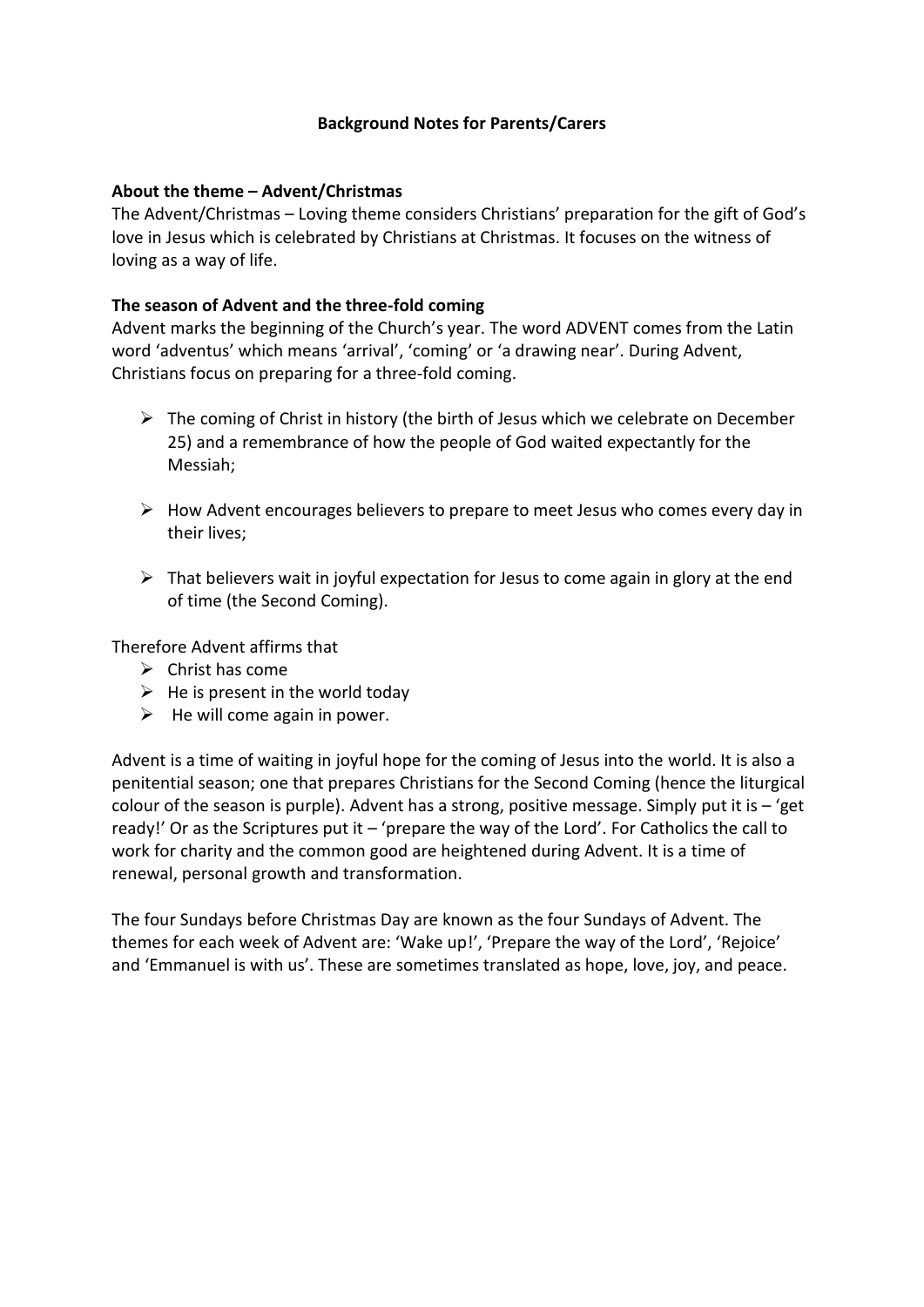# **Year 6 'Expectation'**

During the topic 'Expectations', pupils have been learning about Advent as a time of joyful expectation of Christmas, the Word becoming a human person, Jesus.

## *Waiting in expectation*

Children look at the meaning of expectation. They learn that the Advent 'coming' reminds us of the anticipation and the strong, confident expectation over hundreds of years of the people of Israel for their Messiah and promised King, Emmanuel (God with us). They expected the Messiah to come and bring peace, justice and righteousness to the world. Isaiah tells us what the Messiah will be like and the expectations placed on God's people. In Advent Christians recall God's promise to send a Messiah. Christians wait in joyful expectation for the coming of Jesus at Christmas, when they celebrate the birth of Jesus in history, just as the people of God were waiting for the Messiah. Christians are also anticipating the Second Coming of Jesus because at his second coming, he will put an end to all injustice, sin, evil, and suffering: he will finish the work he began with his first coming. Advent is a time to reflect on how God's people are waiting for his promises to come true. A Christian believes that in the end 'all shall be well'.

# *A life shaped by belief in the coming of Jesus*

Children describe situations in which there is a clear link between what a person believes and the way they live. They try to move beyond the individual specific actions of believers to draw wider conclusions about how belief shapes all of life.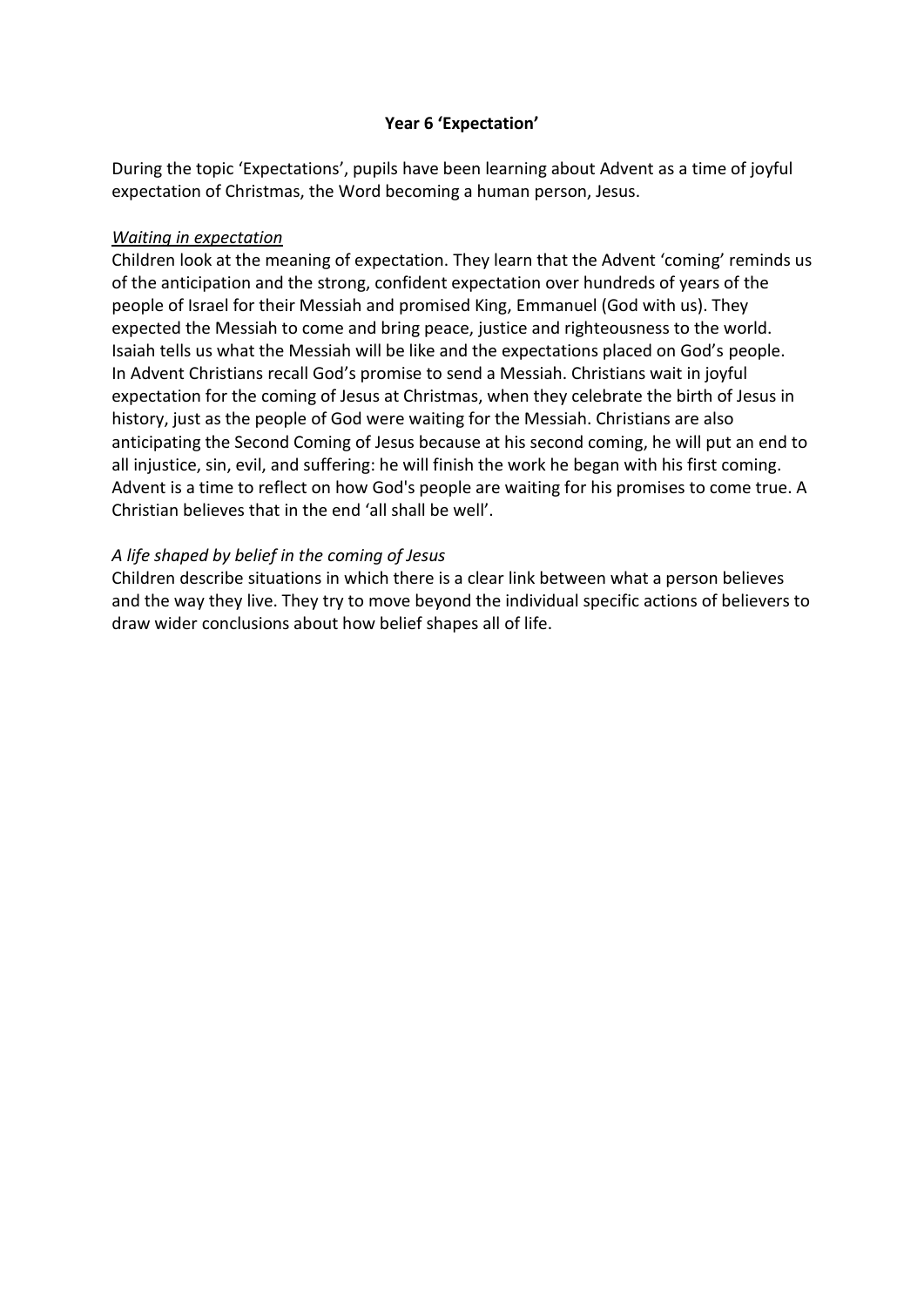## **Overview**

| <b>Key Vocabulary</b>     |                                                                                                                                                          | <b>YEAR 6</b>                                                                                                                                   |  |  |  |
|---------------------------|----------------------------------------------------------------------------------------------------------------------------------------------------------|-------------------------------------------------------------------------------------------------------------------------------------------------|--|--|--|
| expectation               |                                                                                                                                                          | <b>Expectations</b><br><b>ADVENT/CHRISTMAS THEME</b>                                                                                            |  |  |  |
| Maranatha                 | Christians celebrate the birth of Jesus, given by God as a sign and                                                                                      |                                                                                                                                                 |  |  |  |
| Messiah                   | expression of God's love. Giving and receiving reflects the truth that all<br>life is given by God and life is given meaning through the birth of Jesus. |                                                                                                                                                 |  |  |  |
| Isaiah                    | Advent is a time of joyful expectation, as we prepare to receive Jesus<br>into our lives and to share this gift with others at Christmas and             |                                                                                                                                                 |  |  |  |
| certainty                 | throughout the year.                                                                                                                                     |                                                                                                                                                 |  |  |  |
| advent                    |                                                                                                                                                          | <b>Children will know and understand:</b><br>• The meaning of expectation                                                                       |  |  |  |
| Christmas                 | • Advent, a time of joyful expectation of Christmas, the Word<br>becoming a human person, Jesus                                                          |                                                                                                                                                 |  |  |  |
| Emmanuel                  |                                                                                                                                                          | See Background Notes for Parents and Carers                                                                                                     |  |  |  |
|                           |                                                                                                                                                          | Week 1: Children learn the difference between 'wishing for' and                                                                                 |  |  |  |
| Angelus (some words       | 'expecting'. They learn that expecting is a strong possibility or even                                                                                   |                                                                                                                                                 |  |  |  |
| from)                     |                                                                                                                                                          | certainty. Advent is a time of expectation. Ask your child to read the                                                                          |  |  |  |
| incarnation - Word        |                                                                                                                                                          | words of Maranatha (see below) and explore the meaning and<br>symbolism of the language within the hymn, annotating the text. Ask               |  |  |  |
| made flesh                | your child to use these annotations to create and develop their                                                                                          |                                                                                                                                                 |  |  |  |
|                           |                                                                                                                                                          | understanding of expectations in Advent.                                                                                                        |  |  |  |
| John the Baptist          |                                                                                                                                                          |                                                                                                                                                 |  |  |  |
|                           | Week 2: Look at the Scripture given and at the expectations of the<br>characters we meet: Isaiah, Mary, John the Baptist and how the Word                |                                                                                                                                                 |  |  |  |
| Second Advent of Christ   |                                                                                                                                                          | of God in scripture became a human in the person of Jesus Christ. Ask                                                                           |  |  |  |
| 'all shall be well'       |                                                                                                                                                          | your child to use the words from John to design a set of guidelines                                                                             |  |  |  |
|                           |                                                                                                                                                          | which will help them to prepare for the coming of Jesus, as well as<br>showing the expectations upon them as followers of Jesus.                |  |  |  |
| Waiting in expectation    |                                                                                                                                                          |                                                                                                                                                 |  |  |  |
| "as we wait in joyful.    |                                                                                                                                                          | Week 3: The children learn about the Second Advent or second                                                                                    |  |  |  |
| hope for the coming of    |                                                                                                                                                          | coming of Christ that all Christians wait for. Think about some of the                                                                          |  |  |  |
| our Saviour, Jesus        |                                                                                                                                                          | ways in which we 'watch and wait expectantly' during Advent. Using a<br>range of religious sources ask your child to develop a set of signposts |  |  |  |
| Christ.'                  |                                                                                                                                                          | which can be used to help others realise and understand the                                                                                     |  |  |  |
|                           |                                                                                                                                                          | expectations we have on Christ's return at the end of time.                                                                                     |  |  |  |
| 'Get the road ready for   |                                                                                                                                                          |                                                                                                                                                 |  |  |  |
| the Lord; make a straight | Week 4: Look back at all the work done and the key vocabulary to help<br>remember what your child has learned in the topic 'Expectations'.               |                                                                                                                                                 |  |  |  |
| path for him to travel'   |                                                                                                                                                          | Celebrate with a simple Act of Worship (see below).                                                                                             |  |  |  |
| 'Stay awake, stand firm.' |                                                                                                                                                          |                                                                                                                                                 |  |  |  |

 $\overline{\phantom{a}}$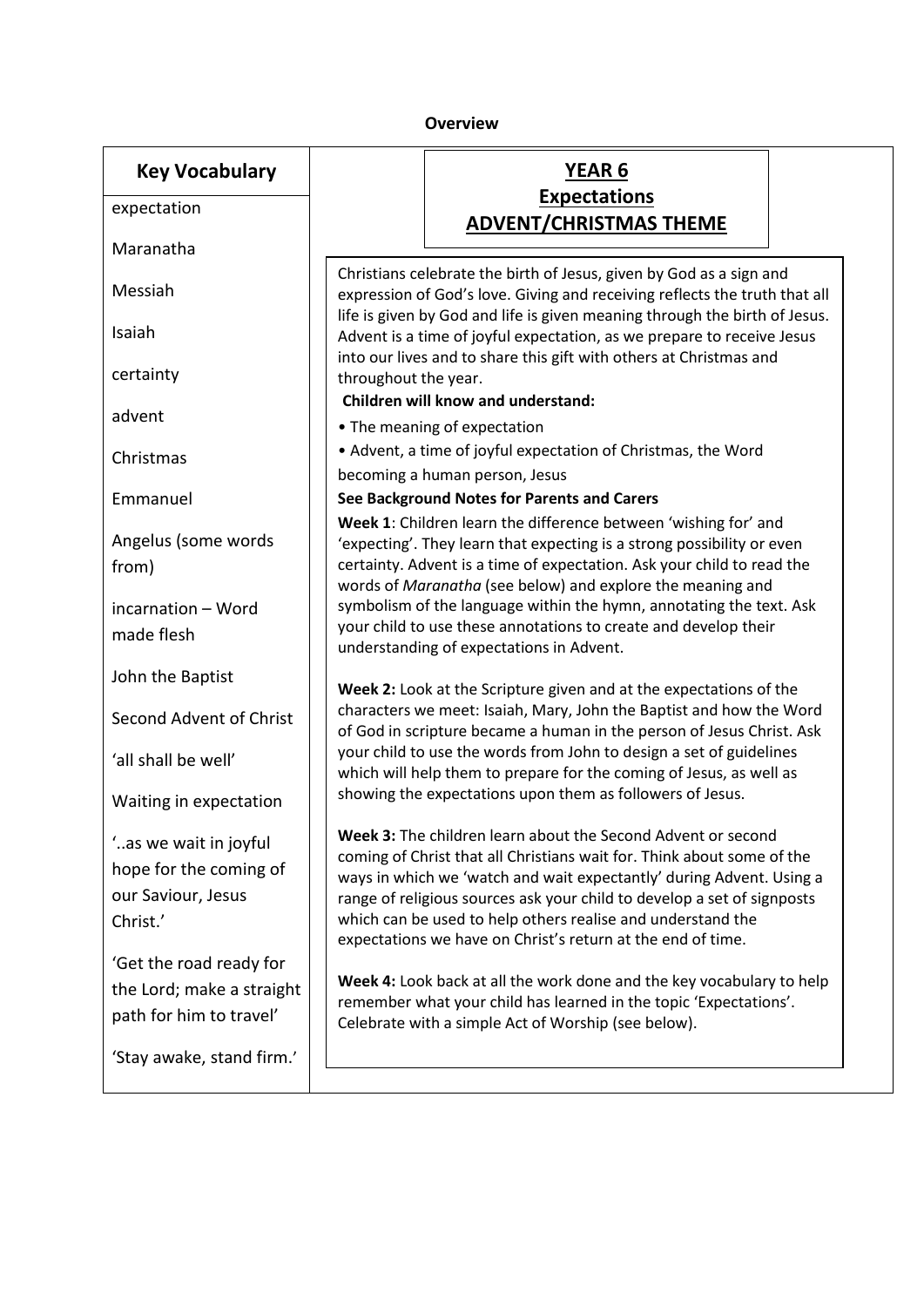## Year 6

In **Year 6,** the children learn that in Advent Christians recall God's promise to send a Messiah. Christians wait in joyful expectation for the coming of Jesus at Christmas, when they celebrate the birth of Jesus in history, just as the people of God were waiting for the Messiah. Christians are also anticipating the Second Coming of Jesus because at his second coming, he will put an end to all injustice, sin, evil, and suffering: he will finish the work he began with his first coming. Advent is a time to reflect on how God's people are waiting for his promises to come true. A Christian believes that in the end 'all shall be well'.

**Week 1:** Think about the difference between 'I would like/wish for'and 'I expect'. What is the same and what is different? What is the difference between: '*I would like/wish for a bike for my birthday'.*And *'I expect to get a bike for my birthday'.*

There is a lot of difference between '*I would like/wish for'* and *'I expect'.* Suppose I am expecting visitors to arrive at my house for a party. I am not just wishing that they will come, I am expecting them to come and because of my expectation, I have made sure that there are enough food and party bags etc. To expect something means that there is a strong possibility, even a certainty, that it is going to happen. It is good to have high expectations of a person. It gives them confidence. However, expectations of yourself and others have to be realistic.

Read the story about Grandad (see below) Answer the key questions.

- **Q** What do you wish for?
- **Q** What do you expect of yourself?
- **Q** Why is it good to have high expectations of others?
- **Q** What kind of expectations do people have of you and why?
- **Q** Why is it good to trust and believe in one another?
- **Q** What do you think of Grandad's expectations of Harry and Emma?
- **Q** What happens if you let people down or others let you down?
- **Q** Which friend or adult never or rarely lets you down? Why do you think they can be relied on?
- **Q** Where do you think patience comes into expectations?

The word Advent means coming or arrival. It reminds us of the anticipation and expectation over hundreds of years by the people of Israel for their Messiah and Promised One – Emmanuel (God with us).We wait in expectation of the coming of Jesus, God made human, God with us, because God is always faithful and loving and keeps promises.

Read 1 Cor 16: 13-14,( see below) which outlines the expectations for Christians in Advent.

'Maranatha' is an Aramaic phrase meaning 'Lord, come!'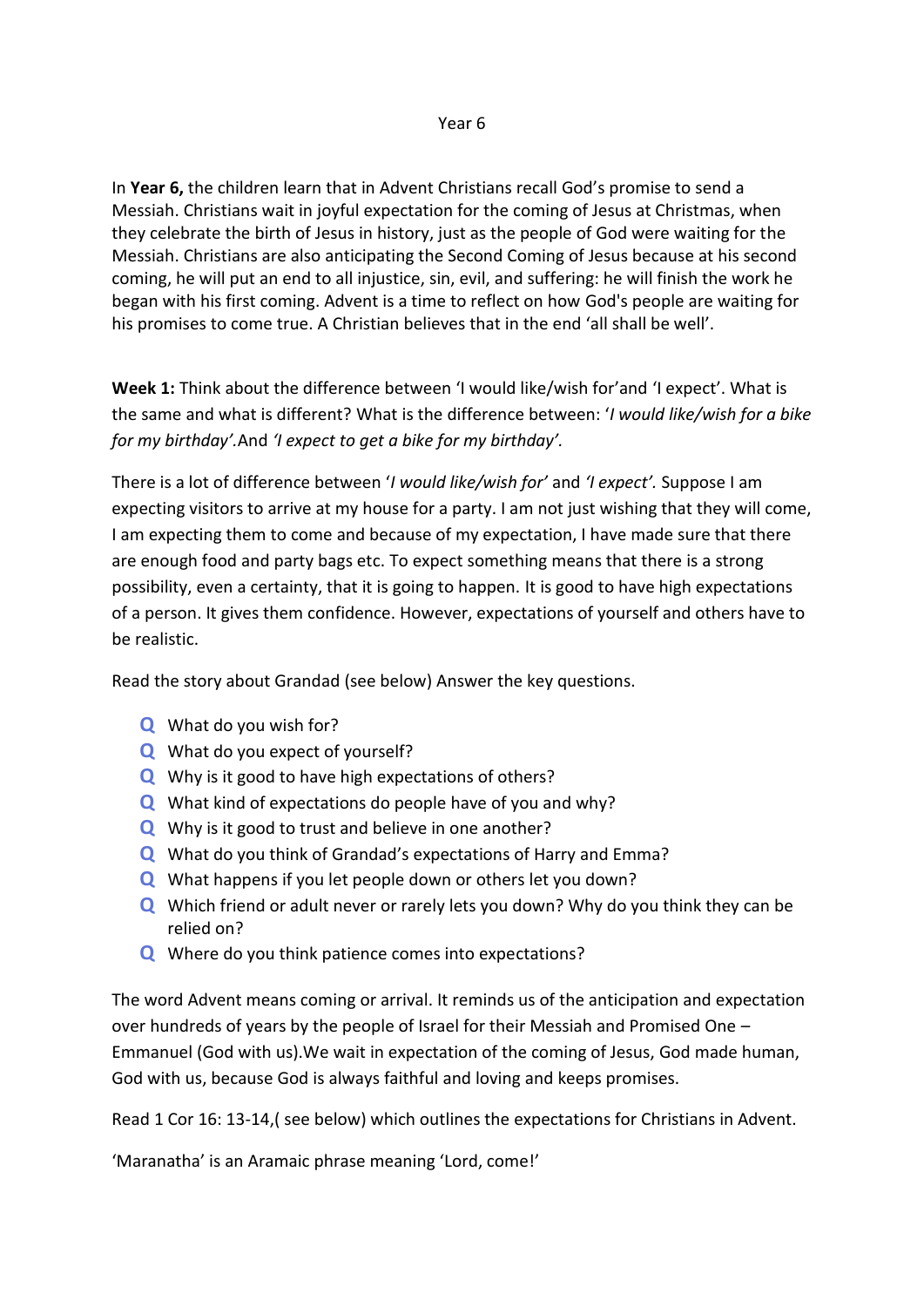Think about the Advent wreath and Advent calendar and how they help Christians to prepare, in expectation, for coming of the Messiah, Jesus.

Answer the key questions:

- **Q** What are the expectations upon Christians during this season of Advent?
- **Q** How are we expected to prepare for the coming of Jesus?
- **Q** What are the key messages from the hymn *Maranatha?*
- **Q** How can we apply these key messages in our lives?

**Task - Read the words of** *Maranatha***, (see below) Explore the meaning and symbolism of the language within the hymn (e.g. like a sea without a shore) annotating the text accordingly. Use these annotations to create and develop your understanding of expectations in Advent**.

**Week 2:** Advent is a time of expectation. The prophets help us to know this. Read the two passages from Isaiah and answer the key questions (see below)

On March 25th, the Church celebrates the special feast of the Annunciation. It is a time to stop and remember that God became a human being Jesus – the Incarnation – and that Mary was his mother. That event continues to be remembered every day by the prayer called 'the Angelus'. Angelus is the first word in Latin of this traditional prayer, it means 'angel'. The prayer begins with recalling the Angel Gabriel's greeting to Mary, telling her she is to be the mother of Jesus.

The prayer originally consisted of three Hail Marys prayed three times a day. Gradually a little more was added to the prayer to make explicit what it meant. Traditionally, it is prayed at six in the morning, at noon and at six in the evening. It helps people to remember the presence of God in their lives. In some countries, the Angelus bell rings out from churches at these times to remind people to pray.

Traditionally, on Sundays and other special days, the Pope leads the Angelus from his study window for the pilgrims who gather in St Peter's square.

Read the text of the Angelus below and answer the key questions.

At the beginning of John's Gospel, he writes about Jesus as the Word who became a human person, the Incarnation. It is a mystery that God the Son became human and John tries to explain what it means. Read the Scripture (see below)

Mark begins his Gospel in a different way from John. He refers to the Old Testament prophecy of Isaiah, which he applies to John the Baptist. In Mark's Gospel it is John the Baptist who announces the expectation of the coming of Jesus, referring to the prophecy of Isaiah. (see below)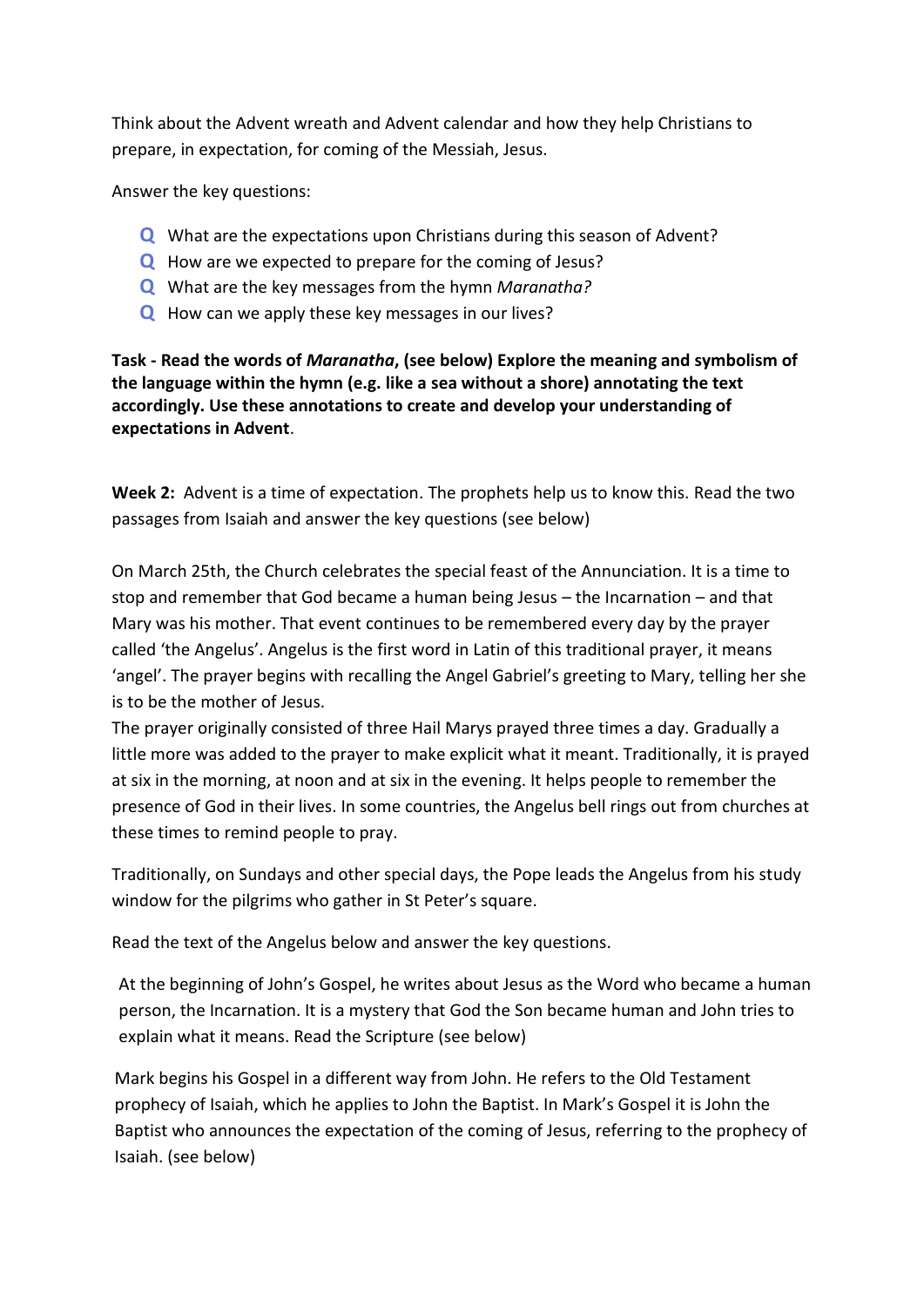The people's expectation began to rise. They wondered whether John was the Messiah, but he explained that he was not and that he was not even worthy enough to untie Jesus' sandals (that means in preparation to wash his feet).

- **Q** How do we 'get the road ready for the Lord' during this time of Advent?
- **Q** What was John's role? What did he do and say?
- **Q** What expectations did the people have?
- **Q** How were they to prepare for the Messiah?
- **Q** How might we prepare for the Lord's coming?

**Task - Using the words from John,** *'Get the road ready for the Lord; make a straight path for him to travel!'* **design a set of guidelines for which will help Christians prepare for the coming of Jesus, as well as demonstrating and explaining the expectations upon them as followers of Jesus.**

**Week 3:** Jesus Christ came to live among us in human form 2000 years ago. When he ascended into Heaven, he promised that he would come again, the Second Advent of Jesus Christ. The early Christians thought that he would come quite soon.

That is why Paul tells people to be ready. (see below) We do not know when Jesus Christ will come again, but we know he will, as he always keeps his promises. The advice to be prepared for Jesus Christ's coming can also apply to our meeting with him in Heaven when we die. Advent is another opportunity to be ready and waiting in expectation of meeting Jesus.

Paul taught his followers to say, "Maranatha! O Lord, come!" (I Corinthians 16:22).

- **Q** Think about 1 Cor. 1: 8-9 what do these words mean to you?
- **Q** What do you think being 'called into fellowship' means?
- **Q** What did Paul teach his followers? Why do you think he said this?
- **Q** What are we expecting of at this time during Advent?
- **Q** We are invited to 'watch and wait expectantly'. How might we do this in our daily lives?

**Task – Think about some of the ways in which we 'watch and wait expectantly' during Advent. Using a range of religious sources (readings studied and any known hymns) develop a set of signposts which can be used to help others realise and understand the expectations we have on Christ's return at the end of time.** 

**Week 4:** Look back at all you have done and the key vocabulary to help remember what you have learned in the topic 'Expectations'

Celebrate with a simple Act of Worship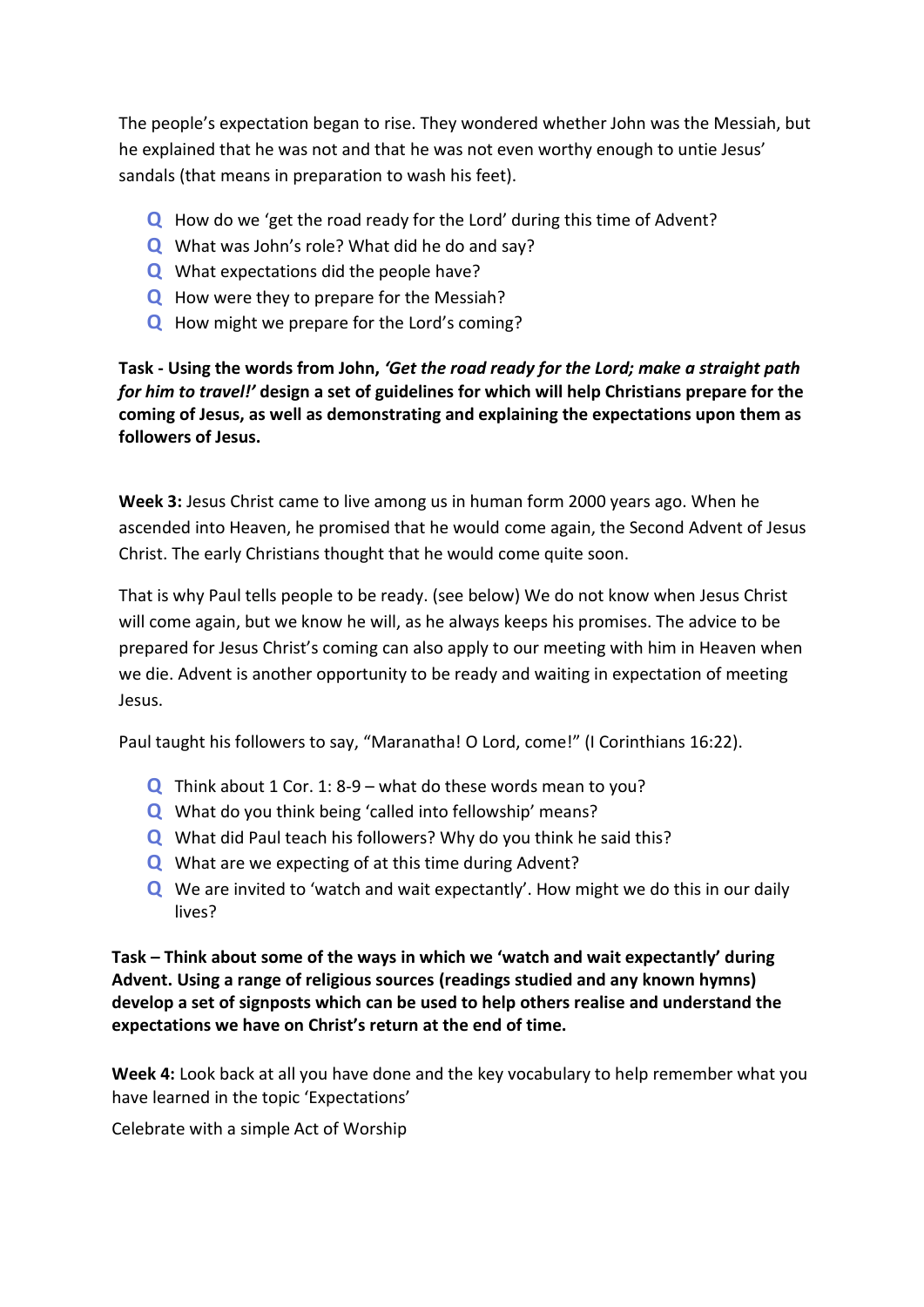| Granddad was in his shed at the bottom<br>of the garden and Harry and Emma really<br>loved going to watch him make things. He<br>was making a dolls' house for their little                                           |       | 'I will bring it round to your house<br>tomorrow when it is all dry,' declared<br>Granddad.                                                                                                               |
|-----------------------------------------------------------------------------------------------------------------------------------------------------------------------------------------------------------------------|-------|-----------------------------------------------------------------------------------------------------------------------------------------------------------------------------------------------------------|
| sister Danielle. 'I wish I was as clever as<br>you,' said harry, 'when we make anything<br>in school I am rubbish. Nothing turns out as<br>I want it.'                                                                | ⋒     | Next day, Granddad arrived with the dolls'<br>house. Grandma had made covers, rugs<br>and curtains. Harry and Emma's Mum and<br>Dad were amazed and delighted.<br>Danielle couldn't believe her eyes. She |
| 'Me too,' joined in Emma, 'I am useless at $\bullet$<br>art and things like that.'                                                                                                                                    |       | i٥<br>was so excited.                                                                                                                                                                                     |
| 'Well,' responded Granddad, 'I don't think<br>you two are rubbish or useless. You can<br>help me, and then we shall see. I have<br>great expectations of you both.'                                                   |       | 'That is wonderful!' proclaimed mum,<br>'Granddad you are so clever.'<br>'Not just me. This is the work of harry and                                                                                      |
| Granddad showed Harry how to saw and<br>glue and to make a small table and bed<br>to go into the dolls' house. He helped<br>Emma to paint the outside of the house.                                                   | G E O | Emma. They are very good at making<br>things. They are talented.' replied<br>Granddad. 'I knew they were good and<br>my expectations of them were fulfilled.'<br>Harry and Emma felt very proud and so    |
| They worked together all day. Harry and<br>Emma concentrated really hard and<br>asked Granddad for help when they were<br>unsure. Eventually the dolls' house was<br>complete and ready for Danielle to play<br>with. |       | did their parents.                                                                                                                                                                                        |

- **Q** What do you wish for?
- **Q** What do you expect of yourself?
- **Q** Why is it good to have high expectations of others?
- **Q** What kind of expectations do people have of you and why?
- **Q** Why is it good to trust and believe in one another?
- **Q** What do you think of Grandad's expectations of Harry and Emma?
- **Q** What happens if you let people down or others let you down?
- **Q** Which friend or adult never or rarely lets you down? Why do you think they can be relied on?
- **Q** Where do you think patience comes into expectations?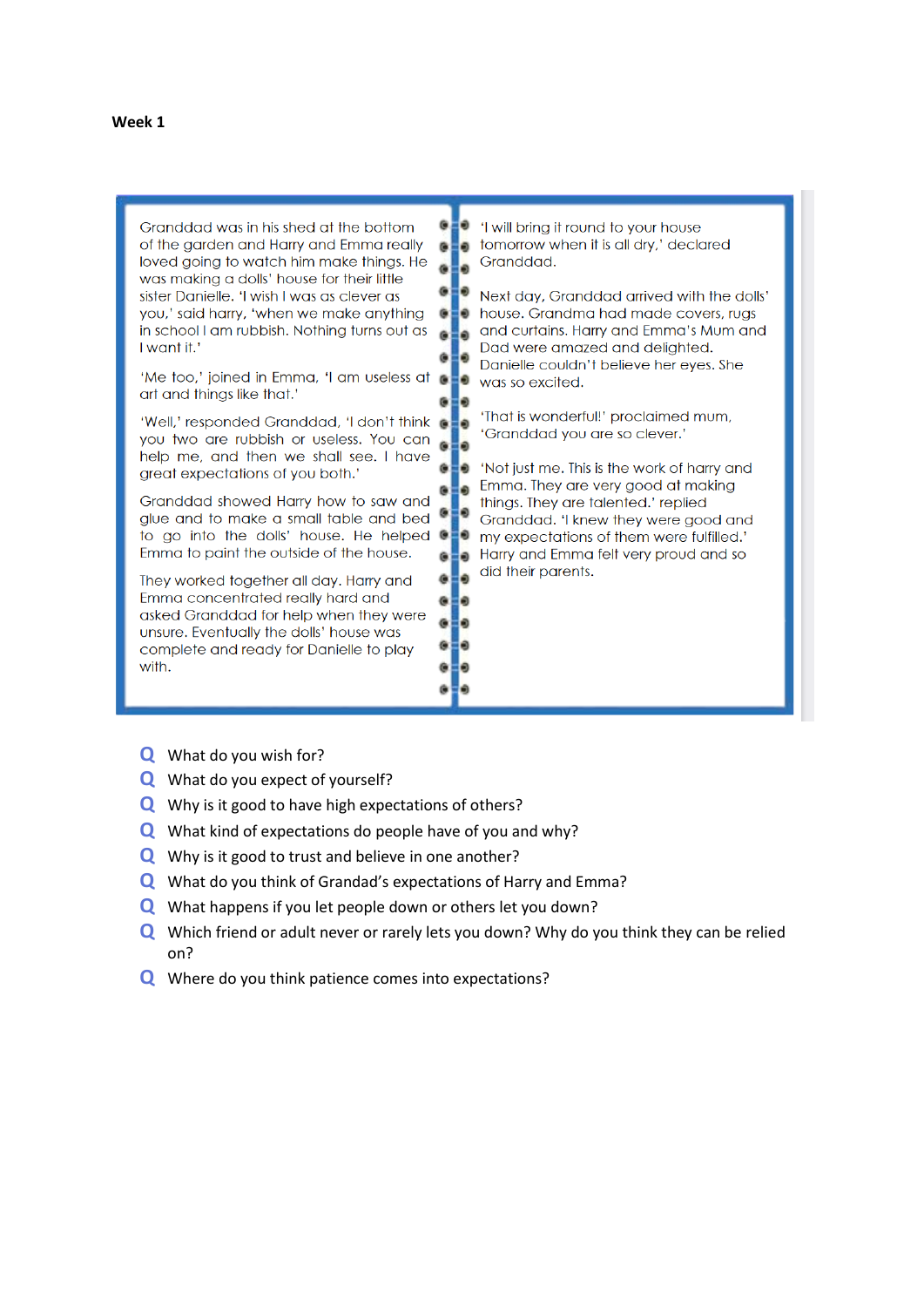

**'Be alert, stand firm in the faith, be courageous, be strong.** 

**Let love be in all.'**

**1 Corinthians 16:13-14 (Come & See)**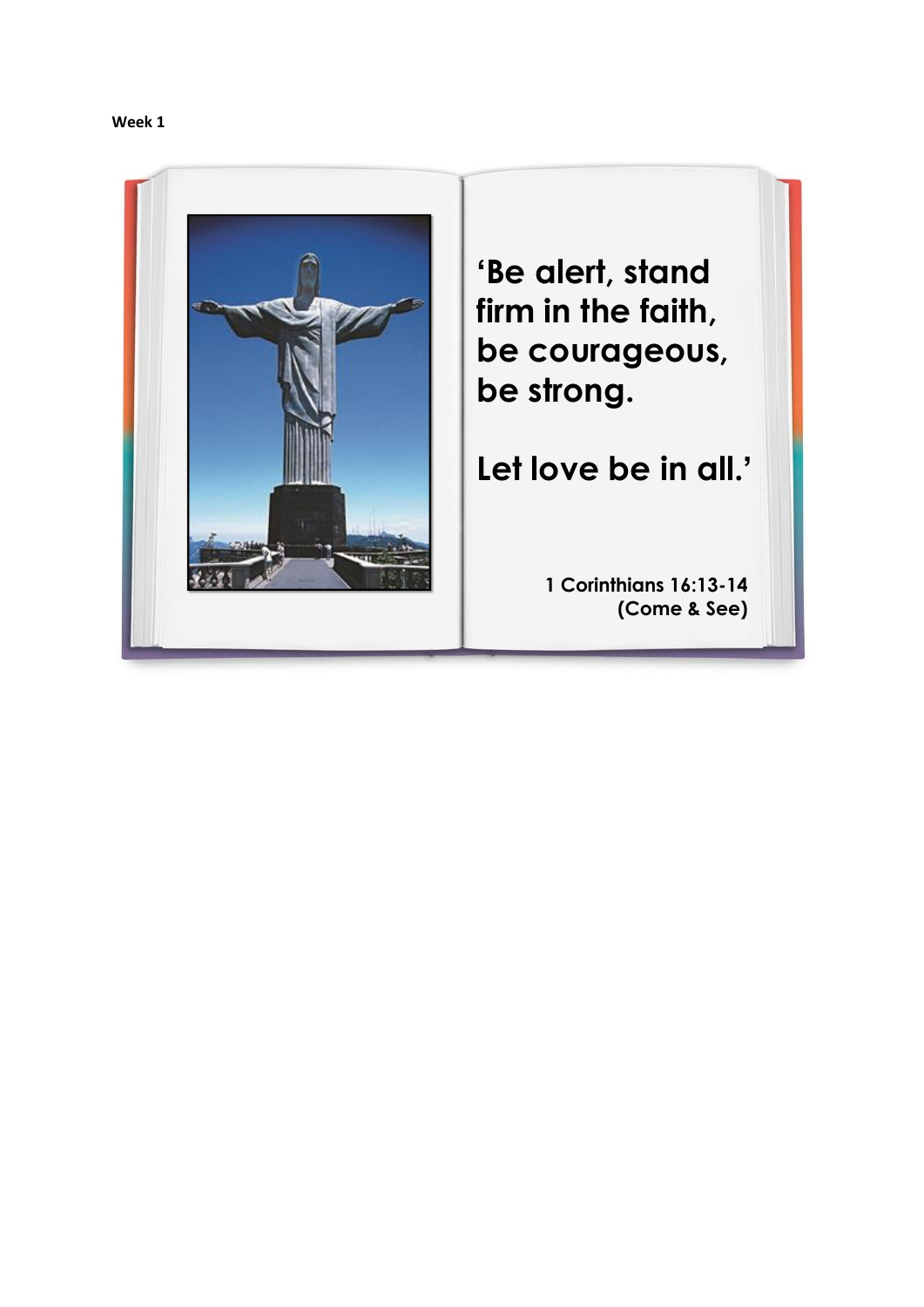Task - Read the words of *Maranatha*, (see below) Explore the meaning and symbolism of the language within the hymn (e.g. like a sea without a shore) annotating the text accordingly. Use these annotations to create and develop your understanding of expectations in Advent.

> Like a sea without a shore love divine is boundless. Time is now and evermore and His love surrounds us. Maranatha! Maranatha! Maranatha! Come, Lord Jesus, come! So that we could all be free He appeared among us ,blest are those who have not seen yet believe His promise .All our visions, all our dreams, are but ghostly shadows of the radiant clarity waiting at life's close.. Death where is your victory? Death where is your sting? Closer than the air we breathe is our risen King.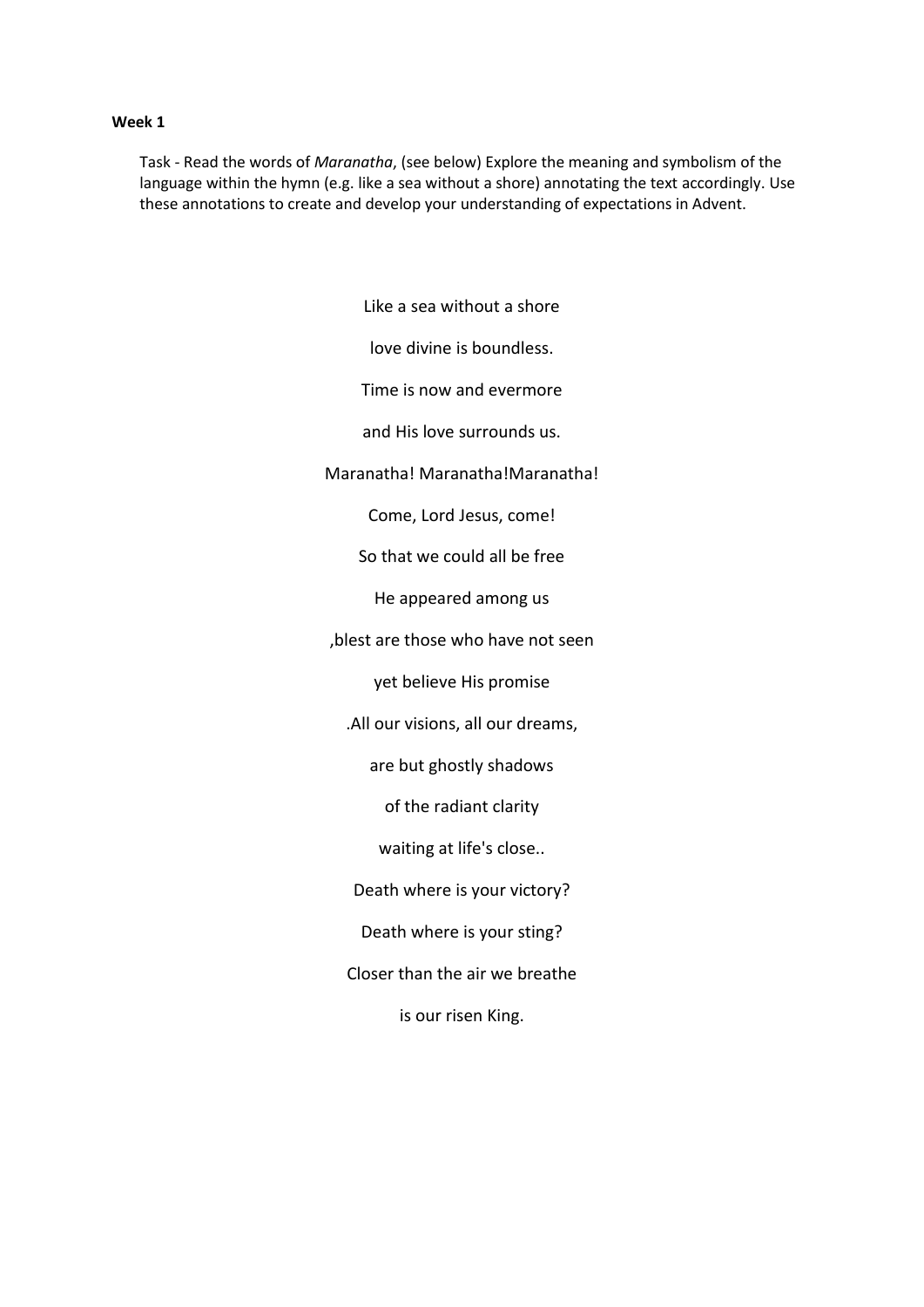#### **Let the whole world be glad!**

(based on Isaiah 35:1-6, 9,10)

Let the desert and the dry lands be glad! Let the wasteland exult and rejoice! Like clusters of sweet-smelling flowers let the wilderness burst into bloom. Let it be happy and sing for joy! It will be as beautiful as the mountains of Lebanon. As green and fruitful as Carmel and Sharon. Everyone will recognise the glory of God. Everyone will see God's splendour and power. Give strength to hands that are weary. Steady knees that are trembling with weakness. Say to all those who are faint hearted, "Courage, be strong. Do not be afraid. Here is your God, coming to save you." Then the blind will be able to see and the deaf will be able to hear. Those who are lame will leap and dance. Those who are dumb will shout for joy. Everyone will sing and shout with gladness. Everlasting joy will be seen on their faces. They will be happy forever, free from all sorrow and sadness. *Prophets*



#### Isaiah 35: 9-10

- **Q** How do the words of the prophet make you feel?
- **Q** What does the prophet say that people will be expected to feel, say and do?
- **Q** What advice are we given by the prophet?
- **Q** In what ways do you think we could 'live out' the words of the prophet in our own lives?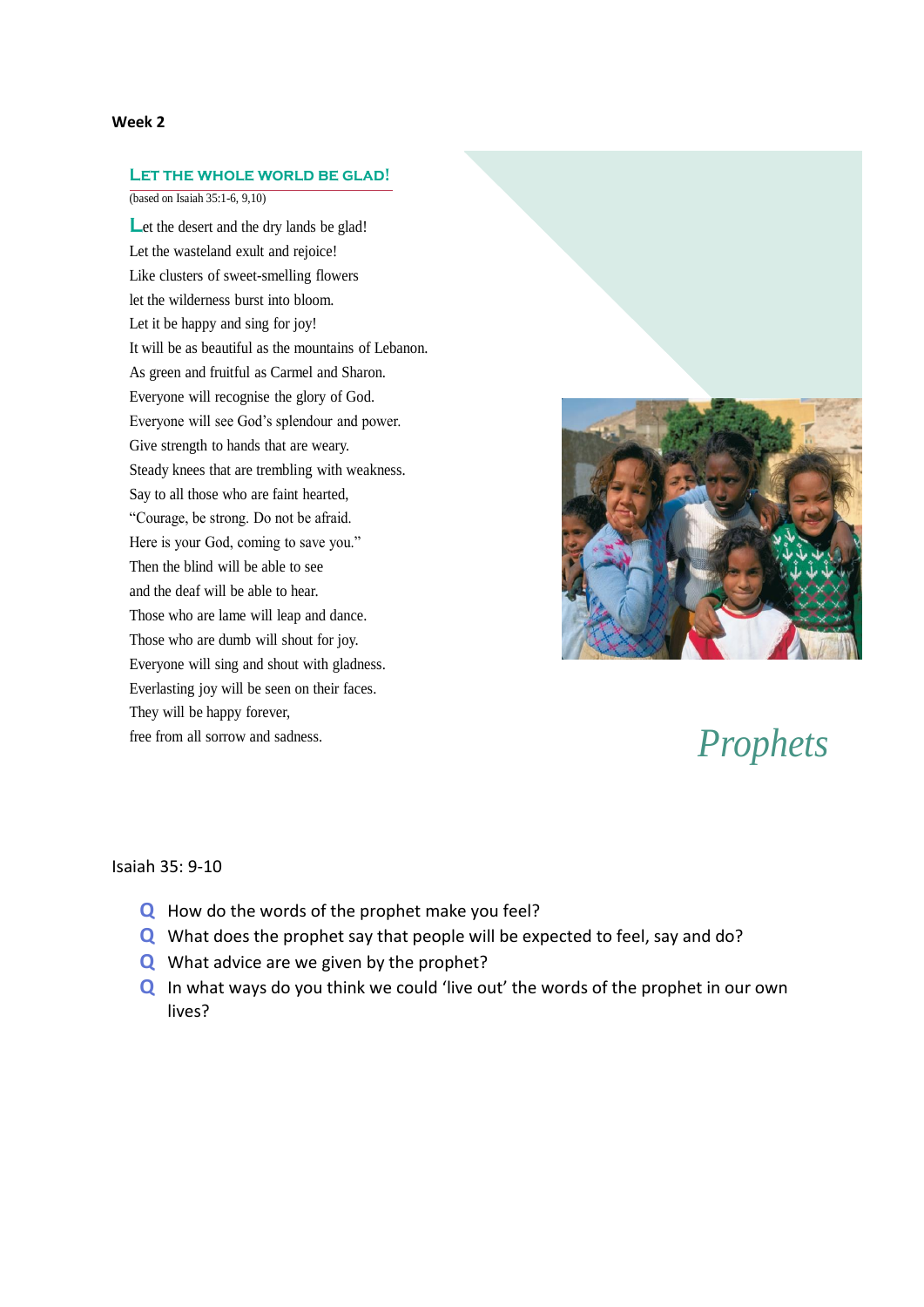



Isaiah 62: 11-12

- **Q** What does the prophet say that we will be called?
- **Q** The prophet refers to us as being 'The City'. What do you think this means?
- **Q** What expectations do you think are involved in being part of the 'People of God'?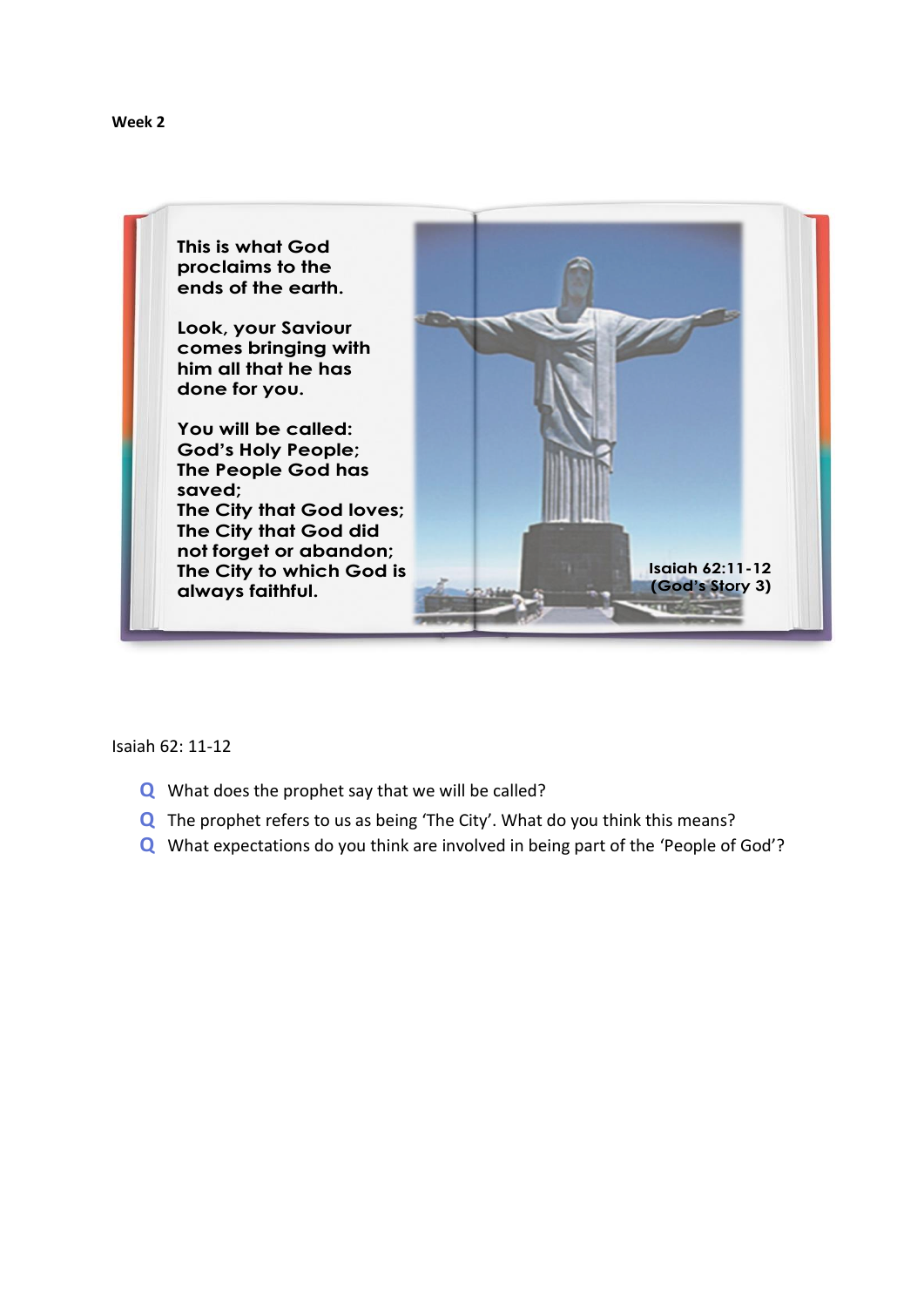### **The Angelus**

**Leader:** The angel of the Lord declared unto Mary,

**Response:** And she conceived by the Holy Spirit.

**All:** Hail Mary...

**Leader:** Behold the handmaid of the Lord.

**Response:** Be it done unto me according to your Word.

**All:** Hail Mary...

**Leader:** And the Word was made flesh,

**Response:** And dwelt among us.

**All:** Hail Mary...

**Leader:** Let us pray…

Pour forth, we beseech you, O Lord, your grace into our hearts: that we to whom the Incarnation of Christ your Son was made known by the message of an angel, may, by his Passion and Cross, be brought to the glory of his Resurrection.

Through the same Christ Our Lord. Amen.

- **Q** What were the expectations placed upon Mary?
- **Q** How did Mary respond to these expectations?
- **Q** Find and discuss words/phrases that are unfamiliar tothe children.
- **Q** Discuss the meaning and significance of these.
- **Q** Why is the Hail Mary repeated throughout? What is it reminding us of?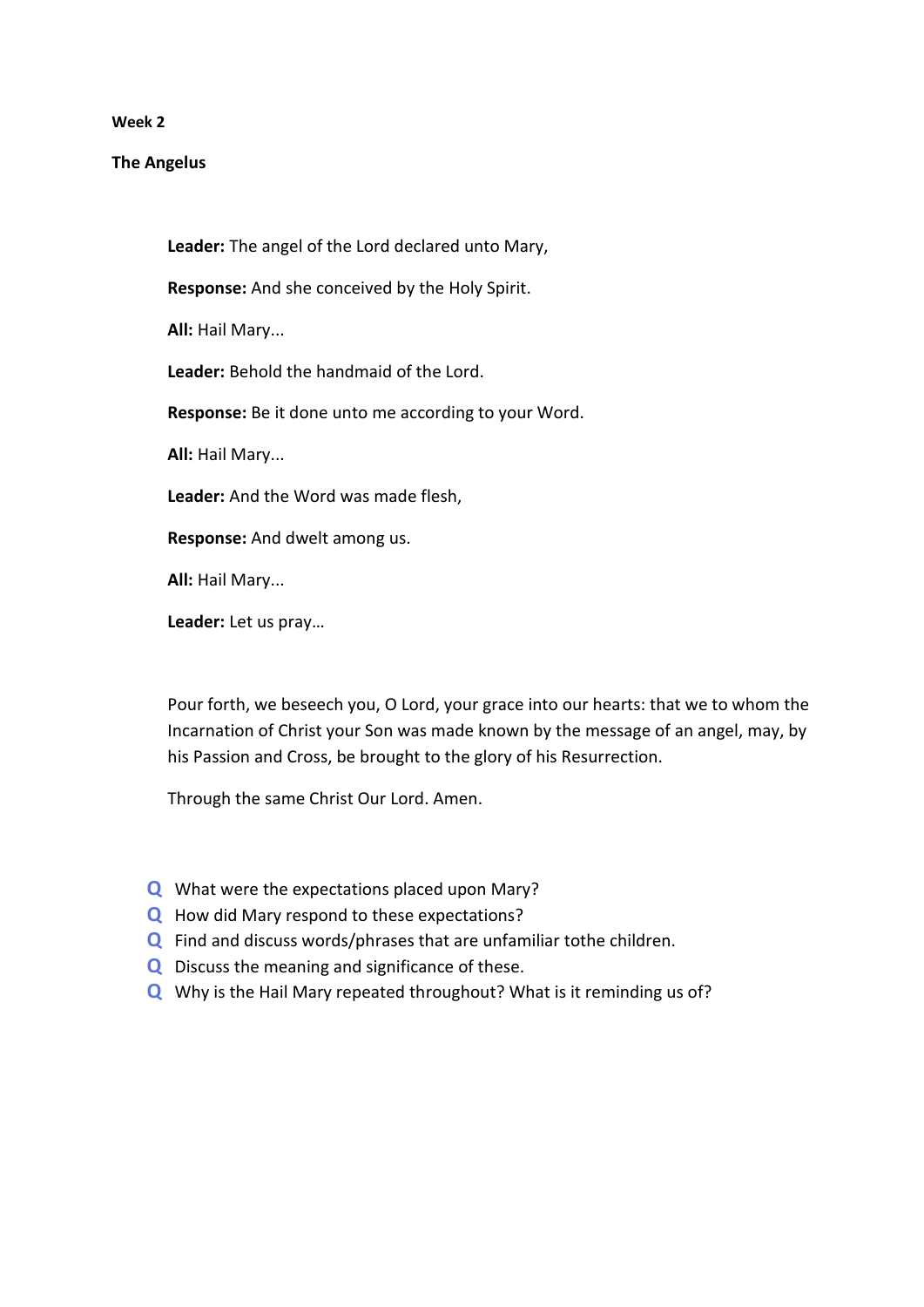**The Word became a human being and, full of grace and truth, lived among us.** 

**We saw his glory which he received as the Father's only Son.**

**John spoke about him. He cried out, "This is the one I was talking about when I said** 

**'He comes after me, but he is greater than I am, because he existed before I was born."**

**Out of the fullness of his grace he has blessed us all, giving us one blessing after another.** 

**God gave the Law through Moses, but grace and truth came through Jesus Christ.**

**No one has ever seen God.**

> **John 1:14-18 (Come & See)**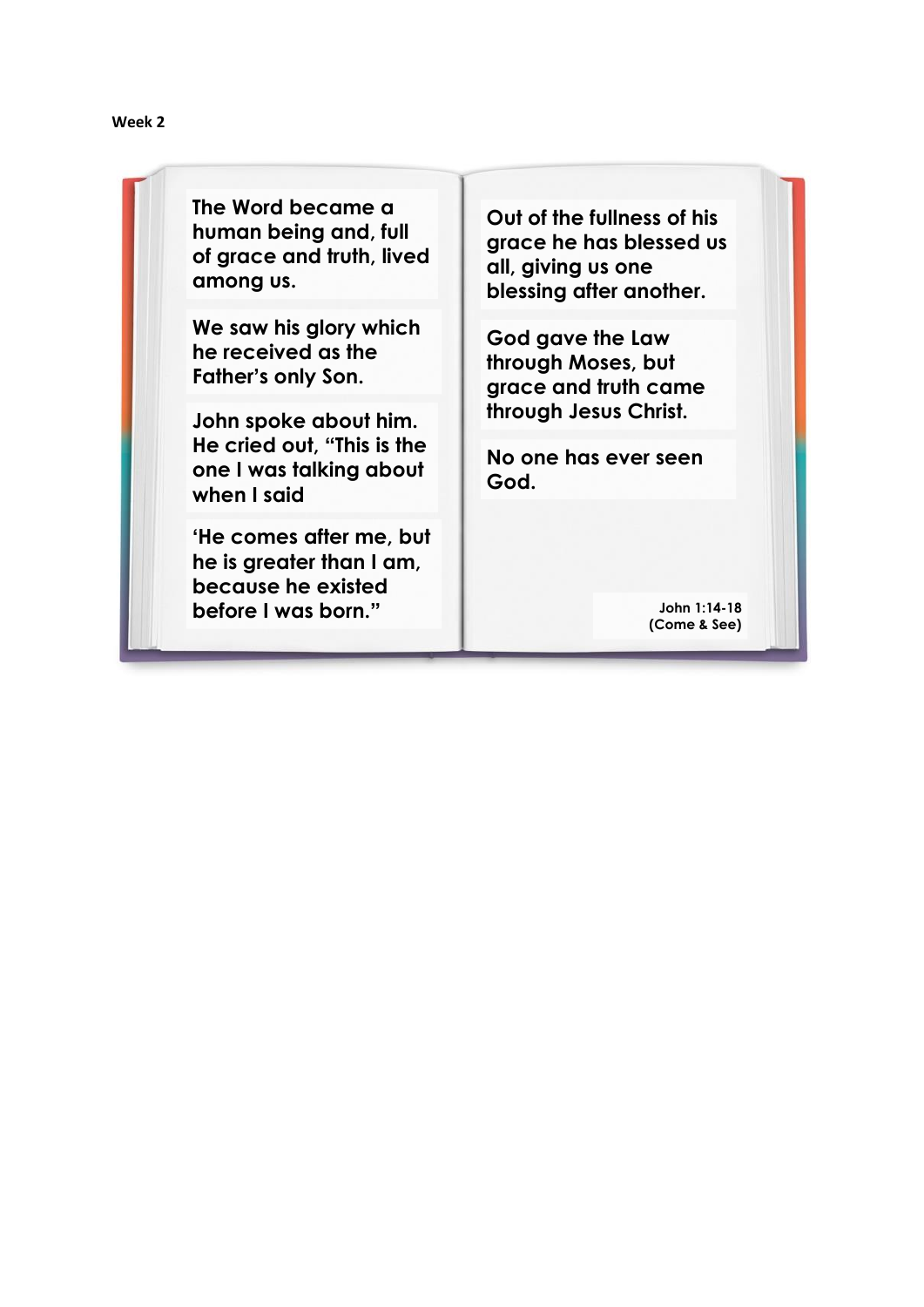**This is the Good News about Jesus Christ, the Son of God. It began as the prophet Isaiah had written:**

**God said 'I will send my messenger ahead of you to open the way for you.'**

**Someone is shouting in the desert, 'Get the road ready for the Lord; make a straight path for him to travel!'**

**So John appeared in the desert, 'Get the road ready for the Lord; make a straight path for him to travel!'**

**So John appeared in the desert, baptising and preaching.** 

**'Turn away from your sins and be baptised, he told the people, and God will forgive your sins.'**

**Many people from the province of Judaea and the city of Jerusalem went out to hear John.** 

**They confessed their sins, and he baptised them in the Jordan River.**

> **Based on Mark 1:1-5 (Come & See)**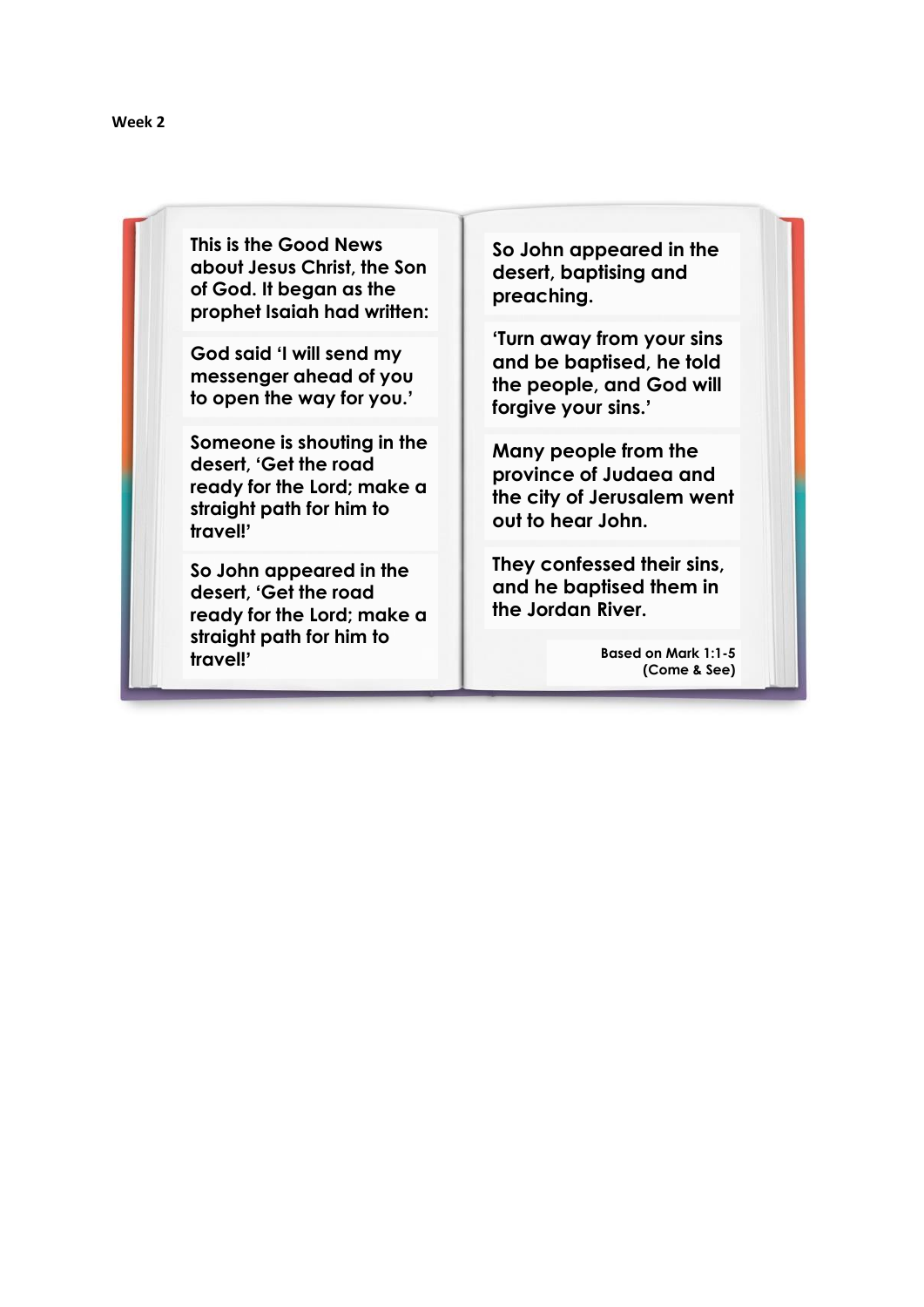**He will keep you strong to the end, so that you will be blameless on the day of the coming of our Lord Jesus Christ.** 

**God, who has called you into fellowship with his Son Jesus Christ our Lord, is faithful.**



**1 Corinthians 1:8-9 (Come & See)**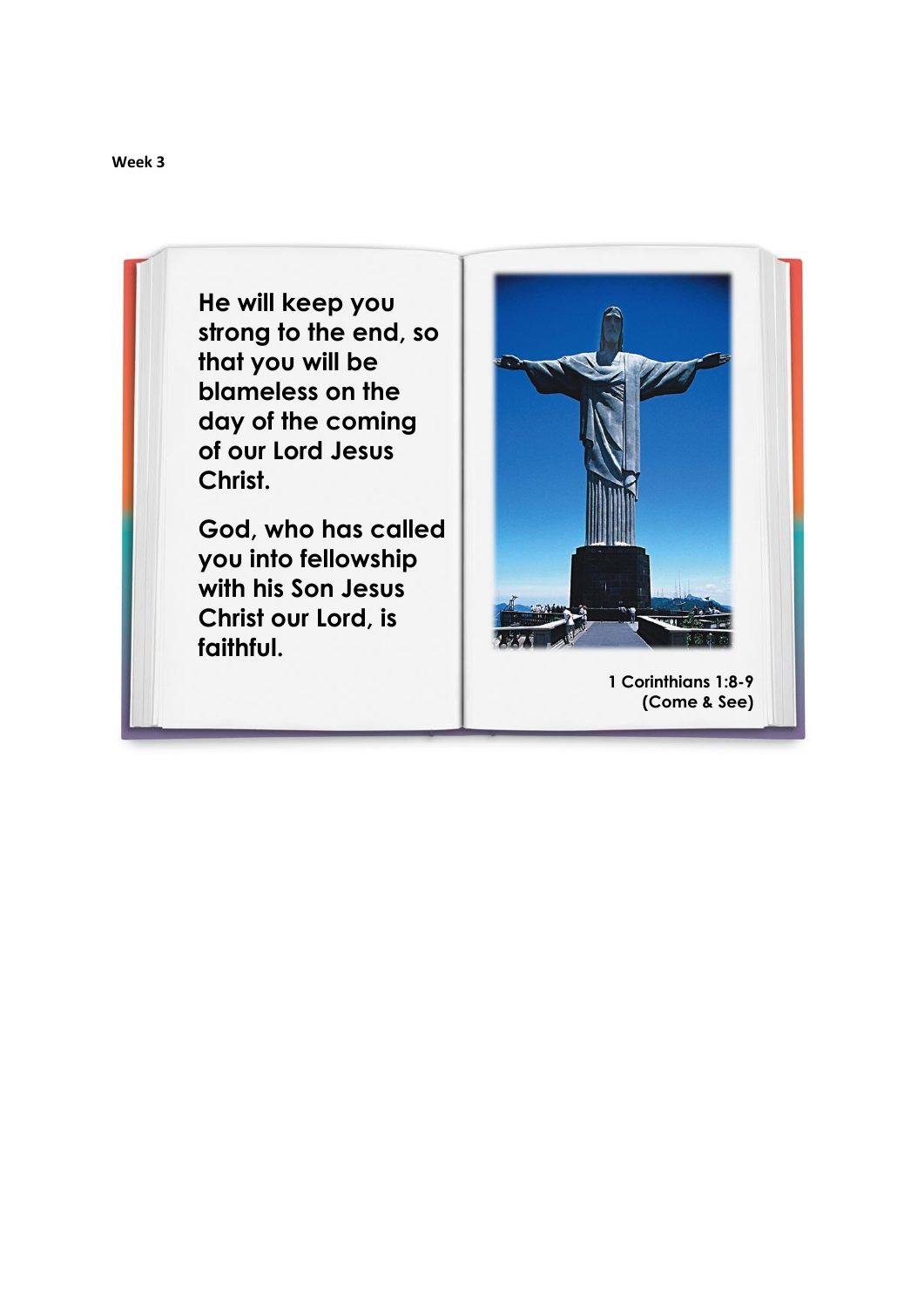



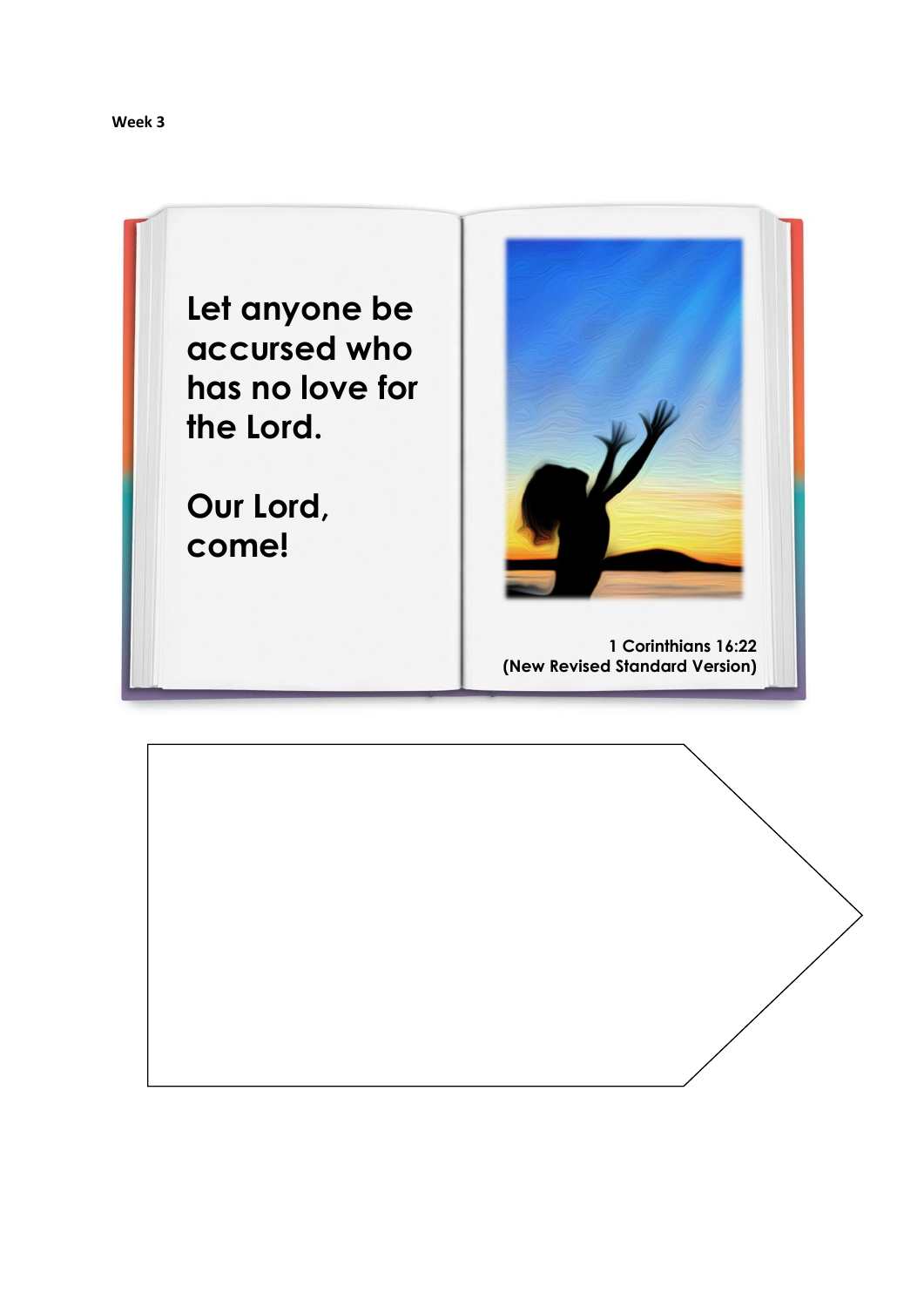# **Act of Worship "EXPECTATIONS" 'Advent, a time of joyful expectation of Christmas, the Word becoming a human person, Jesus.'**

Create a sacred space with some of the following: Advent wreath or candle, wrapped presents, Bible opened at Mark 1: 1-5, Picture of the Annunciation

# **Gathering Together**

Let's begin our prayer **In the name of the Father…**



The word Advent means "coming" or "arrival". It reminds us of the anticipation and expectation over hundreds of years by the people of Israel for their Messiah and promised King – Emmanuel (God with us). We wait in expectation of the coming of Jesus, God made human, God with us, because God is always faithful and loving and keeps promises.

# **The Word of God**

Mark begins his Gospel by referring to the Old Testament prophecy of Isaiah, which he applies to John the Baptist, the cousin of Jesus. In Mark's Gospel it is John the Baptist who announces the expectation of the coming of Jesus, referring to the prophecy of Isaiah made hundreds of years earlier.

# **Reader:** A reading from the Holy Gospel according to Mark. **All: Glory to you Lord.**

*{The 'Sign of the Cross' is made on the head, lips and heart that we may think like Jesus, speak like Jesus and love like Jesus}*

This is the Good News about Jesus Christ, the Son of God. It began as the prophet Isaiah had written: God said, 'I will send my messenger ahead of you to open the way for you.' Someone is shouting in the desert, 'Get the road ready for the Lord; make a straight path for him to travel!'

So John appeared in the desert, baptising and preaching. 'Turn away from your sins and be baptised, he told the people, and God will forgive your sins.'

Many people from the province of Judaea and the city of Jerusalem went out to hear John. They confessed their sins, and he baptized them in the Jordan River.

The Gospel of the Lord. **Praise to You, Lord Jesus Christ**

# **Week 4**